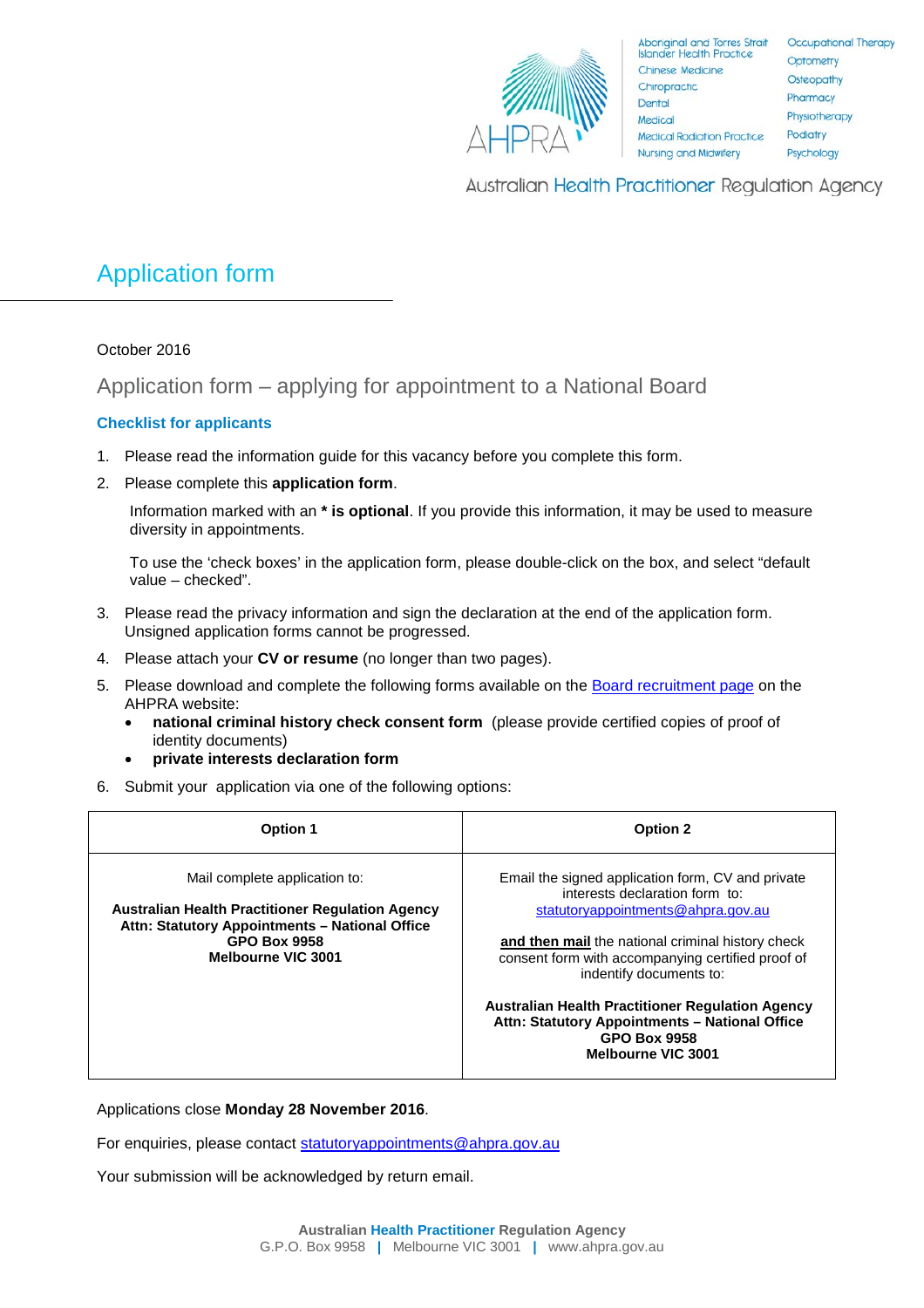## **Vacancies and eligibility requirements**

*Note: Some of these vacancies have specific eligibility requirement/s in accordance with the Health Practitioner Regulation National Law that requires you be from a particular jurisdiction/s.*

| <b>Practitioner member</b><br>applicants | Nursing and Midwifery Board of Australia<br>(To be eligible for vacancy you must be from Queensland)<br>Please confirm your principle place of practice is:<br>Queensland |  |  |
|------------------------------------------|---------------------------------------------------------------------------------------------------------------------------------------------------------------------------|--|--|
| <b>Community member</b><br>applicants    | <b>Medical Radiation Practice Board of Australia</b><br>(There is no eligibility requirement to be from a particular jurisdiction)                                        |  |  |
|                                          | <b>Pharmacy Board of Australia</b><br>(There is no eligibility requirement to be from a particular jurisdiction)                                                          |  |  |

#### **Section 1: Short bio**

| Please provide a short<br>bio to describe<br>yourself and your<br>interests and<br>experience relevant to<br>the vacancy (max 150<br>words) | Please either type directly into box or attach a separate sheet. |
|---------------------------------------------------------------------------------------------------------------------------------------------|------------------------------------------------------------------|
|---------------------------------------------------------------------------------------------------------------------------------------------|------------------------------------------------------------------|

#### **Section 2: Personal details**

| <b>Title</b>                                                     | Mrs $\Box$<br>Ms $\Box$<br>Miss $\Box$<br>Mr l<br>$Dr \Box$ |  |
|------------------------------------------------------------------|-------------------------------------------------------------|--|
|                                                                  | Other:                                                      |  |
| <b>Surname</b>                                                   |                                                             |  |
| <b>First name</b>                                                |                                                             |  |
| <b>Other names</b>                                               |                                                             |  |
| Date of birth                                                    |                                                             |  |
| Gender                                                           | Female $\Box$<br>Male $\square$                             |  |
| Your country of birth                                            |                                                             |  |
| <b>Residential address and postcode</b>                          |                                                             |  |
|                                                                  |                                                             |  |
| Is your mailing address the same as your<br>residential address? | No $\square$<br>Yes $\Box$                                  |  |
|                                                                  | If no, please enter your mailing address:                   |  |
|                                                                  |                                                             |  |
|                                                                  |                                                             |  |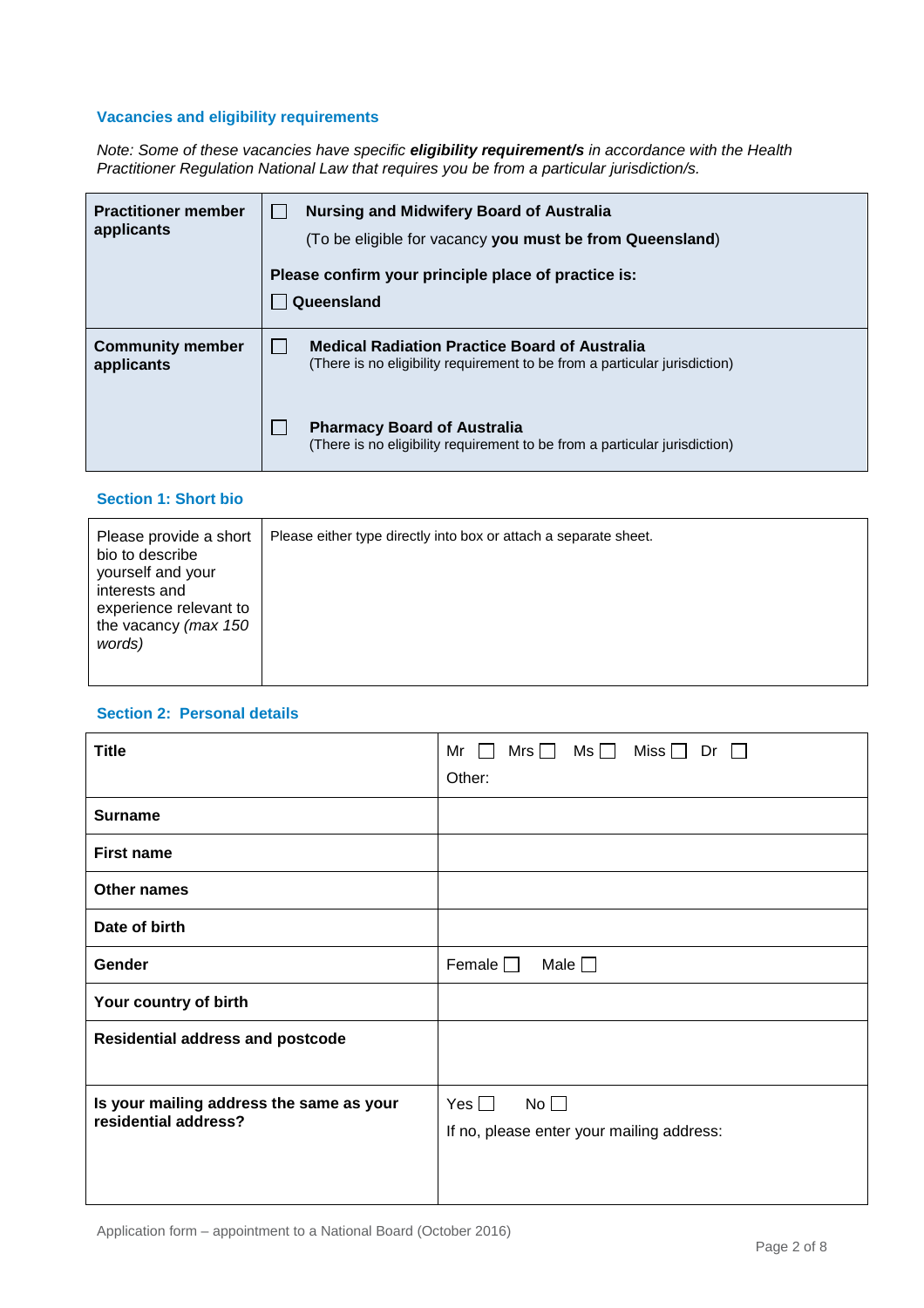| <b>Telephone</b>                                                                                                                                                       | <b>Mobile</b>                                                   |
|------------------------------------------------------------------------------------------------------------------------------------------------------------------------|-----------------------------------------------------------------|
|                                                                                                                                                                        | <b>Other</b>                                                    |
| <b>Preferred email address</b>                                                                                                                                         |                                                                 |
| Do you live in a regional/rural area?<br>Section 33(7) of the National Law requires at<br>least one member of a National Board to live in<br>a regional or rural area. | Yes $\Box$<br>$No \Box$                                         |
| Do you identify as an Aboriginal person<br>and/or a Torres Strait Islander person? *                                                                                   | Yes $\Box$<br>$No \Box$                                         |
| Were either of your parents born overseas? *                                                                                                                           | No<br>$Yes \mid \mid$                                           |
| Do you speak a language other than English<br>at home? *                                                                                                               | $Yes \BoxNo \BoxComments:$                                      |
| Do you identify as a person with a disability?                                                                                                                         | Yes $\Box$<br>No H<br>Comments:                                 |
| Declaration of status of a government<br>employee:<br>If you are a government or statutory employee,<br>we kindly ask you to advise AHPRA accordingly.                 | $No \BoxYes \BoxIf yes, name of organisation and contact name:$ |

#### **Section 3: Assessing your eligibility for appointment**

Section 34 of the National Law sets out the eligibility requirements of National Board members. Please refer to the **information guide** for more information.

| All applicants:<br>Registration details (Section 34(3)(a) of the<br>National Law) | Do you hold current registration with a National Board?<br>Yes  <br>$No$    <br>If yes, what is your registration number? |
|-----------------------------------------------------------------------------------|---------------------------------------------------------------------------------------------------------------------------|
| For NMBA applicants -                                                             | Please specify your division/s of registration:                                                                           |
| Please specify your registration:                                                 | <b>Registered Midwife</b>                                                                                                 |
|                                                                                   | <b>Registered Nurse</b>                                                                                                   |
|                                                                                   | <b>Enrolled Nurse</b>                                                                                                     |
|                                                                                   | Endorsement on Registration (please specify)                                                                              |
|                                                                                   |                                                                                                                           |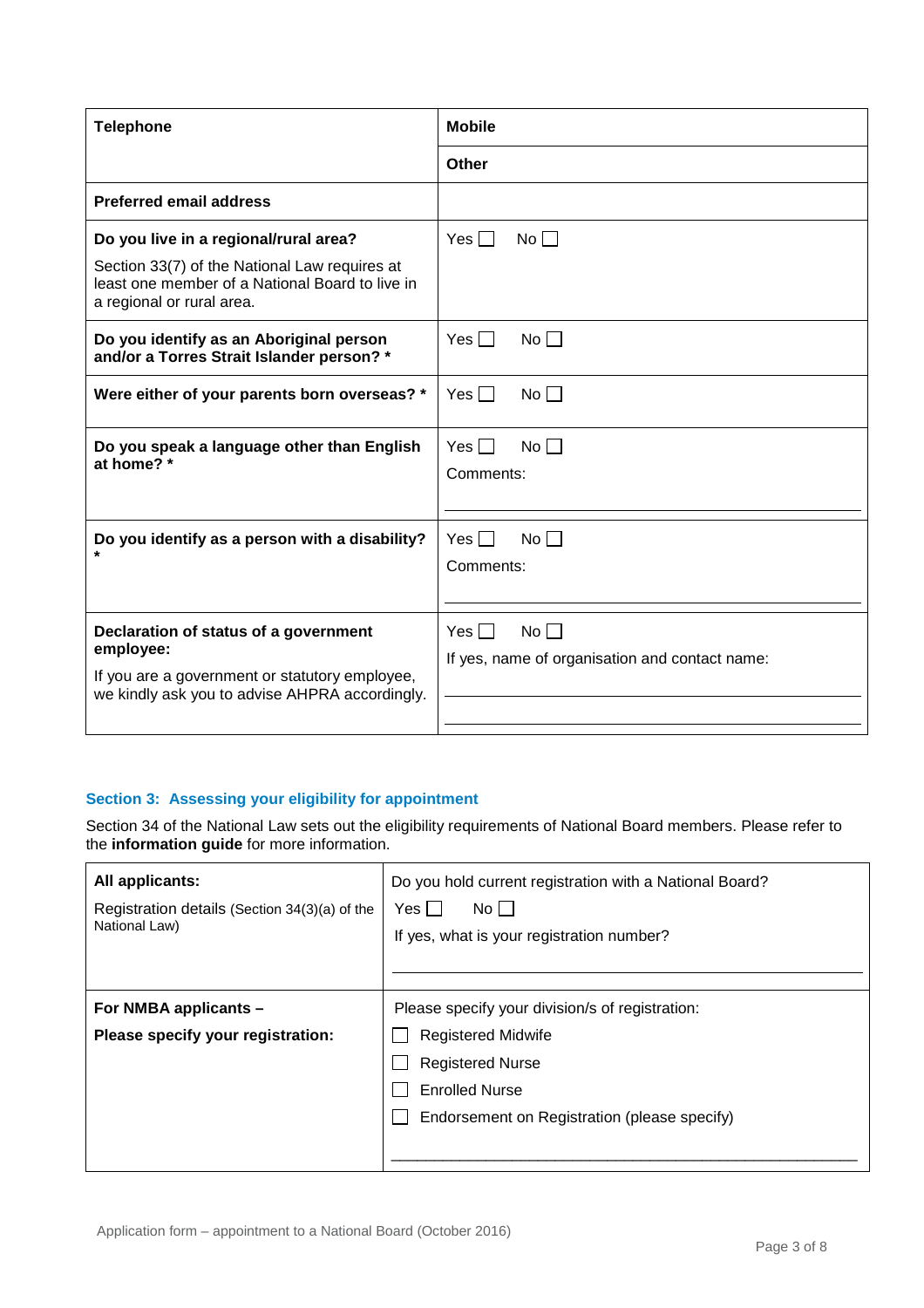| All applicants: | Have you ever previously been registered?                                                |
|-----------------|------------------------------------------------------------------------------------------|
|                 | (e.g. as a practitioner under a former state or territory registration system)           |
|                 | Yes  <br>No II                                                                           |
|                 | If yes, please say what profession, who issued your registration, and<br>when (if known) |
|                 |                                                                                          |
|                 |                                                                                          |

### **Section 4: Summary of qualifications, experience, employment and membership of other bodies**

**If you are a registered health practitioner, are you –**

| • a practitioner in current<br>clinical practice?                                             | Yes $\Box$ | $No \Box$ |
|-----------------------------------------------------------------------------------------------|------------|-----------|
| a practitioner with education<br>$\bullet$<br>and training expertise?                         | $Yes$      | $No$      |
| • other (please specify)<br>(e.g. practising in an<br>administrative or academic<br>capacity) | Yes        | $No$      |

## **Qualifications and professional memberships**

| Qualifications, training,<br>professional memberships -<br>please summarise                                  |
|--------------------------------------------------------------------------------------------------------------|
| Qualification/s may be in addition<br>to the qualification recognised for<br>registration in the profession. |
| If you are a member of a<br>professional body you may wish<br>to say so here.                                |

## **Employment**

| <b>Employment</b>                              | <b>Employer</b> | <b>Position</b> | <b>Period of service</b><br>$(e.g. 2006 - 2007)$ |
|------------------------------------------------|-----------------|-----------------|--------------------------------------------------|
| <b>Current full-time</b><br>employment         |                 |                 |                                                  |
| (Please indicate<br>role if self-<br>employed) |                 |                 |                                                  |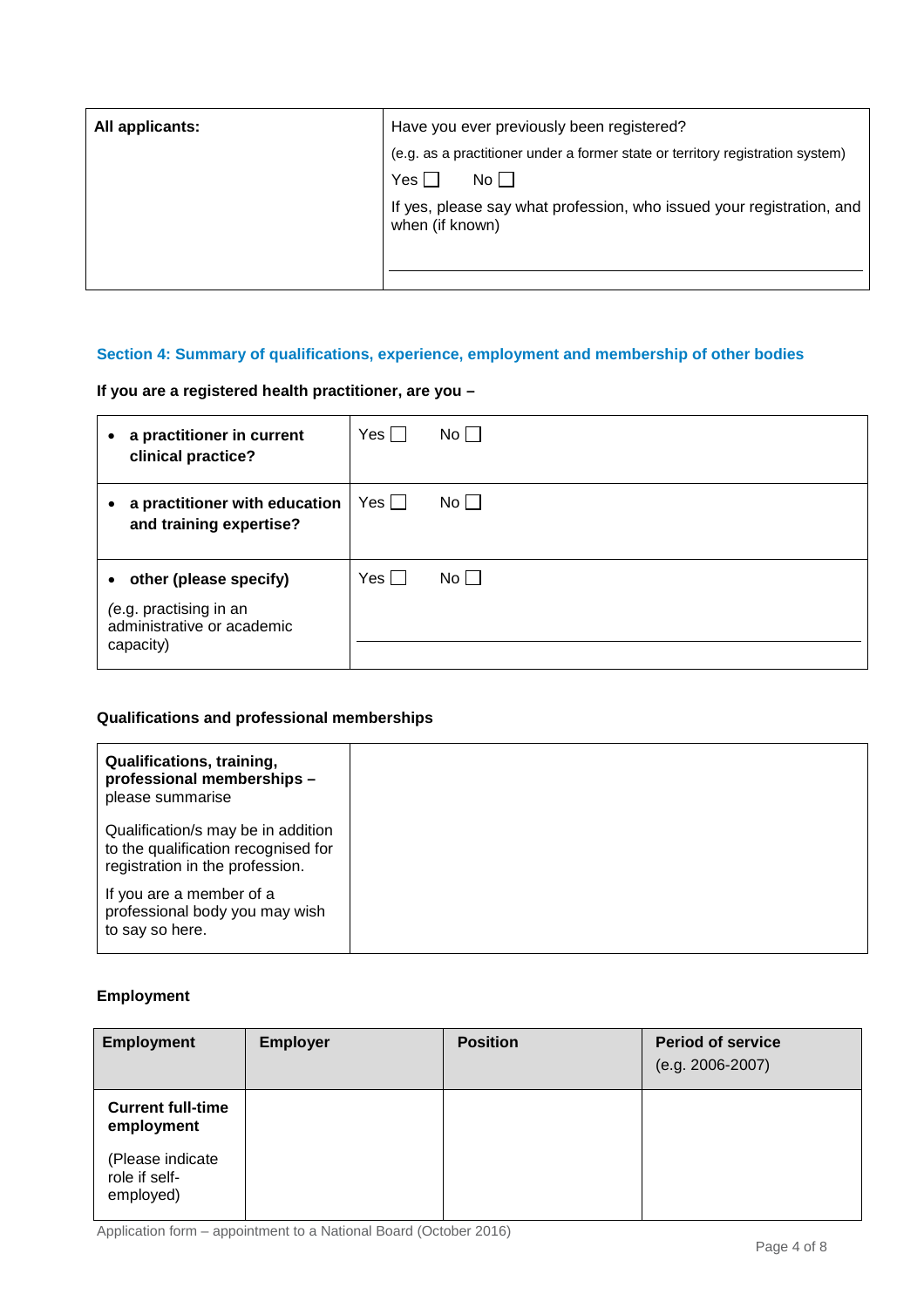| <b>Previous<br/>employment<br/>within last 10</b><br>years |  |  |
|------------------------------------------------------------|--|--|
|                                                            |  |  |

#### **Appointments: made under the National Registration and Accreditation Scheme or relevant to the scheme**

| Have you ever previously been appointed                                                                                                                                 | Yes II                 |
|-------------------------------------------------------------------------------------------------------------------------------------------------------------------------|------------------------|
| by the Ministerial Council to one of the 14                                                                                                                             | No II                  |
| <b>National Boards?</b>                                                                                                                                                 | If yes, which Board?   |
| Are you currently a member of any other                                                                                                                                 | Yes I                  |
| body directly relevant to the National                                                                                                                                  | No l                   |
| <b>Scheme</b>                                                                                                                                                           | If yes, what body/ies? |
| (e.g. a NSW Health Professions Council; a<br>committee of the National Board; a health<br>conduct or performance panel or committee; or<br>an accreditation authority)? | From when:             |

#### **Appointments: other board and committee experience**

Are you appointed as a sitting member on a board or committee or executive of a government agency, private agency or not for profit organisation (e.g. board member, committee member, council member, community member)? This can be paid or unpaid positions – for example a board member appointed to a professional association or a member of a school committee.

| <b>Body</b> | <b>Appointed position</b> | <b>Period of service</b><br>(e.g. 2013-current) | No. times<br>appointed |
|-------------|---------------------------|-------------------------------------------------|------------------------|
|             |                           |                                                 |                        |
|             |                           |                                                 |                        |
|             |                           |                                                 |                        |
|             |                           |                                                 |                        |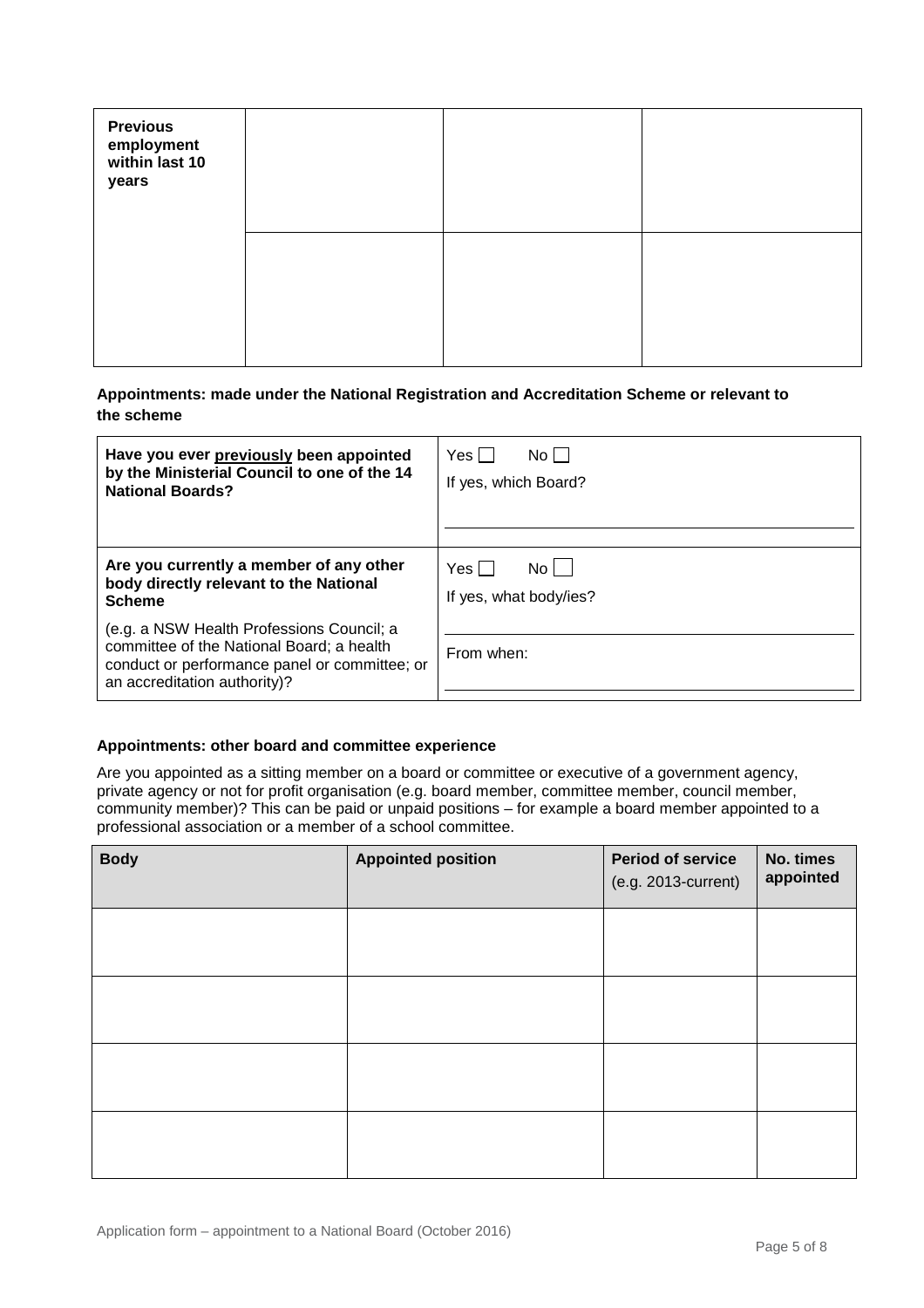**Please list any former appointments** (within the past 5-10 years).

| <b>Body</b> | <b>Appointed position</b> | <b>Period of service</b><br>(e.g. 2013-2015) | No. times<br>appointed |
|-------------|---------------------------|----------------------------------------------|------------------------|
|             |                           |                                              |                        |
|             |                           |                                              |                        |
|             |                           |                                              |                        |
|             |                           |                                              |                        |

#### **Section 5: Board member attributes and final statement**

Please provide a statement addressing the board member attributes listed below and described in the information guide *(maximum 2 pages)*.

#### **All applicants**:

- 1. Displays integrity<br>2. Thinks critically
- Thinks critically
- 3. Applies expertise
- 4. Communicates constructively
- 5. Focuses strategically
- 6. Collaborates in the interests of the National Scheme

# **Community member applicants:**<br>7. Demonstrates strong communi

Demonstrates strong community connection

Please either type directly into box or attach a separate sheet.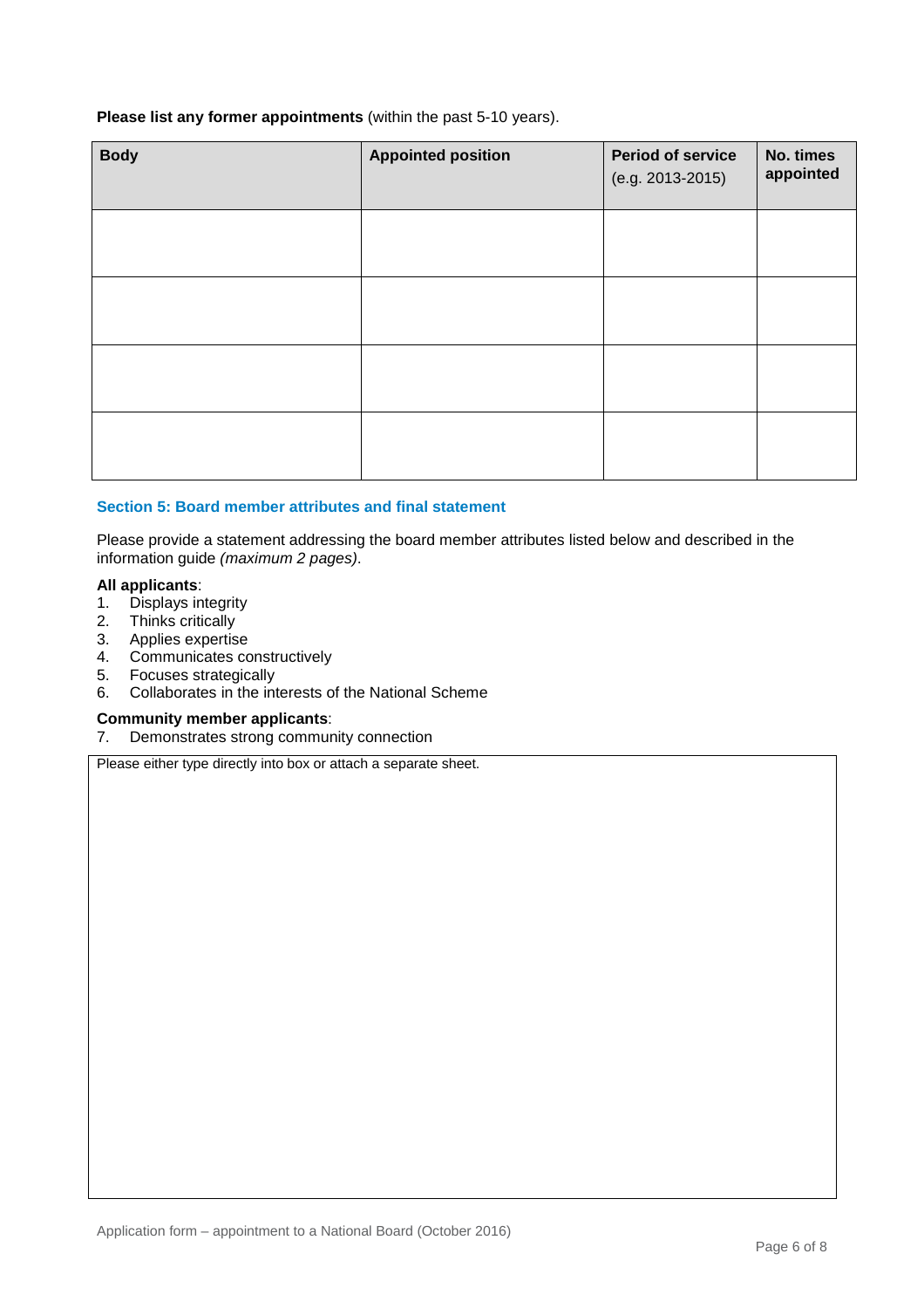#### **Section 5: Referees**

Provide the names and contact details of **three** referees, noting their relationship to you.

#### **Referee 1**

| Name:                |  |
|----------------------|--|
| Position:            |  |
| Contact phone:       |  |
| Email:               |  |
| Relationship to you: |  |

#### **Referee 2**

| Name:                |  |
|----------------------|--|
| Position:            |  |
| Contact phone:       |  |
| Email:               |  |
| Relationship to you: |  |

#### **Referee 3**

| Name:                |  |
|----------------------|--|
| Position:            |  |
| Contact phone:       |  |
| Email:               |  |
| Relationship to you: |  |